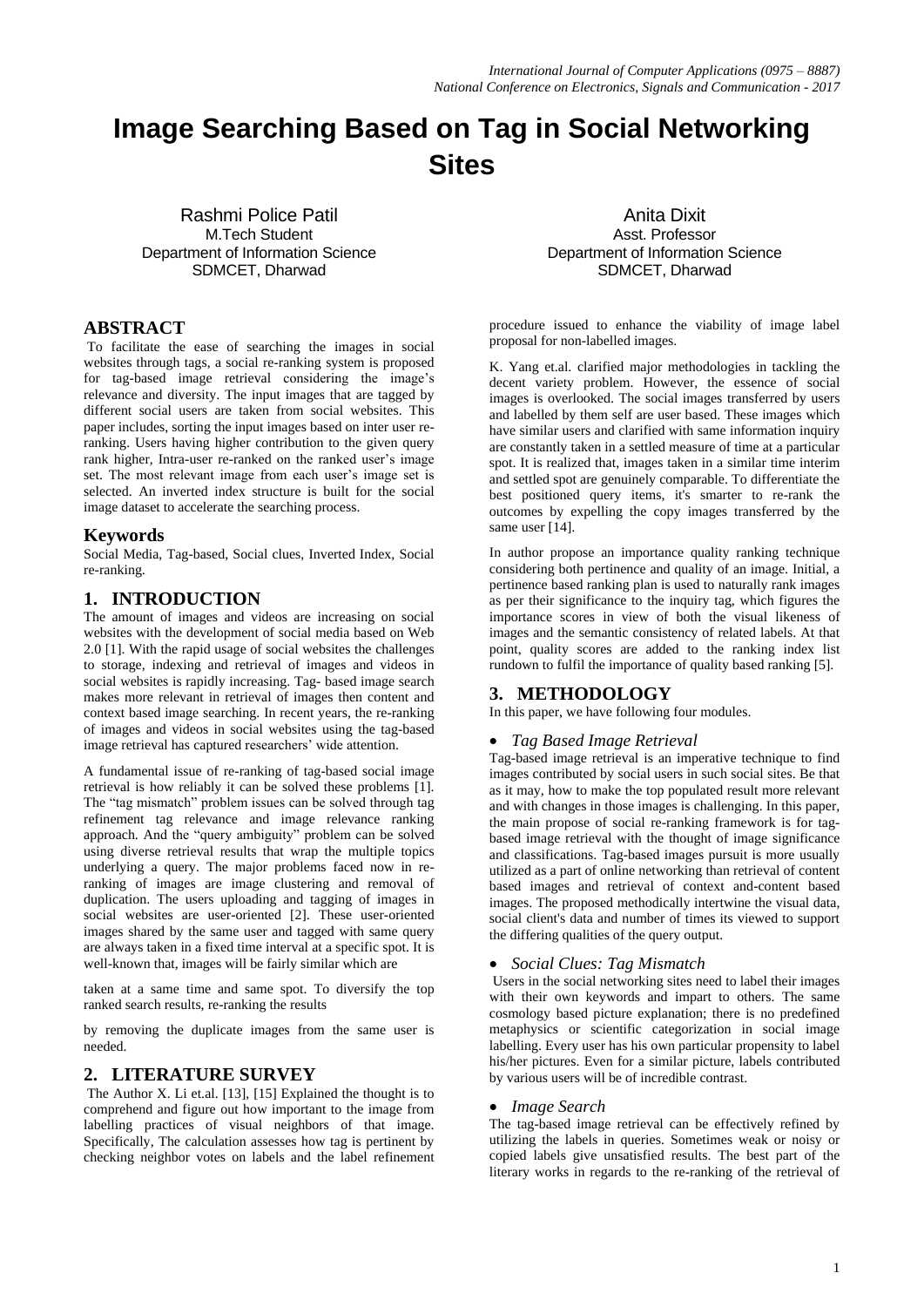processing of image search.

dataset demonstrates that the social re-ranking strategy is compelling and effective.[1] Beginning from this instinct or more investigation, the first step is to go with the traditional methods like semantics, social hints and visual data of pictures. A social re-ranking technique which melds the client data into the conventional tag-based image search structure. Initially get the underlying results through keyword matching process then extract this information from offline for further

tag-based pictures accents on tag processing, populated or most liked images and diversity in images comes out as most satisfied results for given query. The propose method includes a tag-based image search approach with social re-ranking. The methodically intertwine the visual data, social users' data and more populated or number of times its viewed helps to access the desired result for the given query.

## *Social Re-Ranking*

Assemble an inverted index structure that helps to find images in social media sites in a short time. Experimenting on Flickr

#### **Keyword Inter-user Intra-user** matching ranking input ranking Query 'animal' **ONLINE** Inverted **Feature Extraction** Image Index Visual Semantic Database **Views** Structure Feature Feature **OFFLINE**

# **4. SYSTEM OVERVIEW**

**Fig 1. The system framework of tag-based image retrieval with social re-ranking**

The proposed social re-ranking framework incorporates two principle segments: on the web and offline as appeared in Fig.1. The offline area contains two sections: 1) Inverted file structure development for image dataset. An inverted index structure is worked to increase the retrieval speed. 2) Feature extraction. In this paper, features of an image are extracted, semantic element and perspectives for the image dataset. Semantic component alludes to the co-event word set of query labels and the labels of the images.

## **4.1 Online System**

The online parts comprise of the accompanying three stages: 1) Keyword matching. For an input query, the proposed framework will give back the underlying retrieval results by keyword matching. Also, the accompanying two online strides are altogether led to re-rank the underlying outcomes. 2) Interuser re-ranking. The between user re-ranking is connected to rank by comparing the users profile based on the given query. 3) Intra-user re-ranking. A regularization structure is proposed to decide the pertinence level of each image by melding the visual, semantic and view data are taken together in the framework. At that point those images that are successively selected are the most pertinent image in each ranked user dataset. These selected images constitute the re-ranking outcomes.

## **4.2 Offline System**

To acknowledge fast retrieval, a inverted index structure for the collected images is constructed. In the experiments, the image dataset is made out of 1000 pictures transferred by 10 users who are crept from the general population API of Flickr [1]. Every user has transferred a few images. The association type of unique images depends on users. The modified list structure depends on labels and each label relates to the images transferred by various users. Let G indicate the aggregate number of labels in the image dataset and the comparing label set is signified by  $T = \{T_1, T_2, T_3, \ldots, T_G\}$ . indicates the i-th tag that users have used to comment on their common photographs in social media. The transformed structure of the image dataset is depicted as  $ID = \{ID_1, ID_2,$  $ID_3$ ... $ID_G$ . $ID_i$  is the picture collection of label. That is to state that all images in  $ID_i$  have been tagged with  $T_i$ .

#### **4.3 Feature Extraction**

#### *4.3.1 Visual Feature*

Color component is a standout amongst the most utilized visual highlights in recovery of image, and the distinctions In this paper, an image is separated into four equivalent estimated pieces and an incorporated image with rise to measure. At that point the each square, a 3-D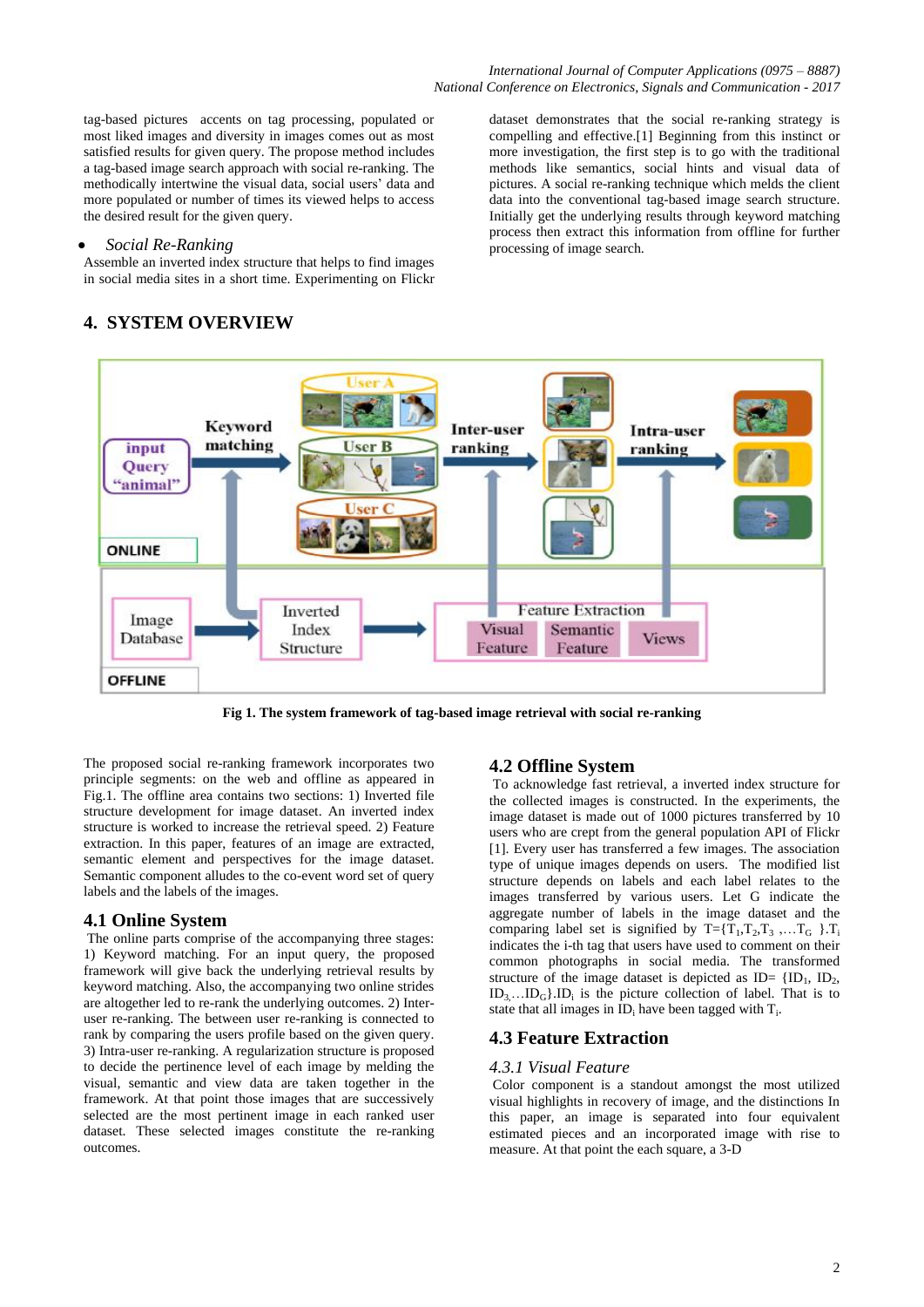color minute is computed. The 3-D color snapshot of an image section is used, which contains estimations of mean, standard deviation and skewness of each direct in HSV color space.

#### *4.3.2 View Feature*

The views of an image in web-based social networking community are a vital element which shows the snap count of this image. The quantity of snap count has been used to enhance the significance execution of the image recovery comes about. Additionally, clicks have likewise been utilized to gauge the reports significance. For images in Flickr, the quantity of snap count on Flickr has been viewed as a pointer of image ubiquity. For each image in Flickr, it can be discovered through the related <views> data of images from Fig.2. The number exhibits that this image has been clicked 989 times in the wake of sharing. To a given inquiry, the higher views, the more mainstream and applicable the image will be.

#### *4.3.3 Semantic Relevance Measurement*

Co-occurrence is an etymology term that can either mean concurrence/coincidence. In a more particular sense, cooccurrence implies two terms which frequently showed up in the content corpus in a specific request. It can likewise be translated as a marker of interdependency, semantic vicinity or an informal articulation and regularly be utilized as a part of the investigation of image labelling.

The proposed re-ranking framework for label based images in social dataset. The significant addition can be outlined as follows:

- We propose a label based images scan for social dataset. To start with it takes the information query from user a specific significant keyword for instance like "bird" at that point it will coordinate the keyword.
- $\triangleright$  Our social re-ranking framework incorporates two principle segments: online and offline. In offline area label image dataset is utilized. All the keywords coordinating and image re-ranking are done through offline mode. Another segment i.e. online area utilizes the label image dataset in offline mode and furthermore user crowd source information which labels the untagged images in the online mode.
- $\triangleright$  After this distinguishes keyword significance coordinating is done i.e. to take the equivalent words or recognize the equivalent words of given query i.e. for instance equivalent words of birds.
- $\triangleright$  With the assistance of keyword coordinating and distinguish keyword significance coordinate the information is retrieved.

The information which is retrieved is experienced three stages:

*1) Inter-User Ranking by Query* – Inter user ranking is connected to rank users images as per the query given. With this ranking the framework accomplish the great tradeoff between the assorted variety and significance execution which additionally adequately dispense with the comparable images from a similar user in a ranked result.

2) *Title and Time Stamp Ranking* – After inter user ranking the outcome got is experienced title and time stamp ranking in which the coveted yield will get on the premise of title data and the current time stamp which upgrade the decent variety execution of image ranking framework.

*3) Views Ranking* - The perspectives of an image in online networking group is a vital component which demonstrates the count of number of times the image is viewed or clicked. The number of counts has been used to enhance the pertinence execution of the image recovery comes about.

After all these procedure the coveted image is gotten by the ranking framework. Test result this dataset demonstrate that social re-ranking technique is powerful and productive.

#### **4.4 Methods of Re-ranking**

In tag-based image search the different approaches are as follows [16]:

a) VR: View-based re-ranking, a measure that rank the initial results by views in a descending order.

b) VUR: View and user based re-ranking. This approach is based on VR, and the final re-ranked results are obtained by removing the images which share the same user. That is to say, only those image with the largest views for a user in the top ranked results will be selected.

c) SR: Social re-ranking promotes the relevance and diversity performance of the results. User information is utilized to boost the diversity performance. A regularization framework which fuses the semantic, visual and views information is introduced to improve the relevance performance.

d) TTSR: The proposed method Title and time stamp information to search tag based images by considering the title information and time stamp information, so that time consumption in searching the result will be reduced and desired output will be obtain.

# **5. EXPERIMENTAL RESULTS**

After all these procedure the framework is ranked and the coveted picture is acquired. Experimental result dataset demonstrates that social re-ranking technique is compelling and effective. As Shown in Table.1. Social re-positioning time for recovery has made strides. Where the following abbreviations are as follows:

VR- View based Re-ranking

VUR- View and User based Re-ranking

RR- Relevance Re-ranking

CRR - Co-occurrence based Re-ranking

DRR - Diverse Relevance Re-ranking

SR - Social Re-ranking without TimeStamp

SR - Social Re-ranking with TimeStamp

**Table.1.** TimeStamp after Social Re-ranking the images

|            | Offline(Seconds) | Online(Seconds) |
|------------|------------------|-----------------|
| <b>VR</b>  | $\Omega$         | 0.8421          |
| <b>VUR</b> | $\Omega$         | 3.8627          |
| <b>RR</b>  | 163.2745         | 81.4735         |
| <b>CRR</b> | 38.05965         | 81.4735         |
| <b>DRR</b> | 3054.6124        | 83.9267         |
| <b>SR</b>  | 38.05965         | 10.176          |
| <b>SR</b>  | 38.05965         | $0.819$ ms      |